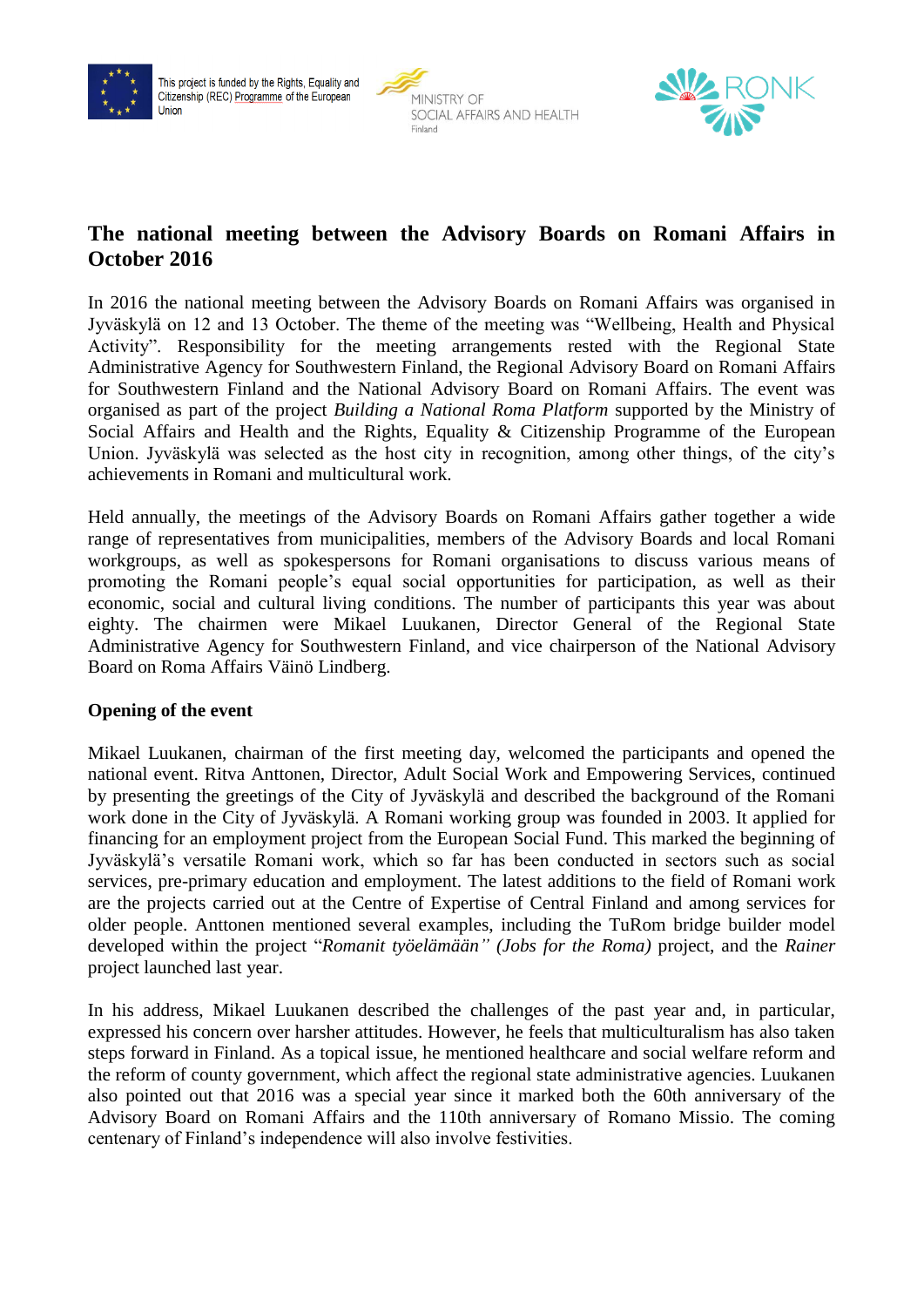





Väinö Lindberg brought greetings from the Advisory Board on Romani Affairs and linked the day's theme to housing, employment, education and social policy. In his address, he also touched upon the current legislative reform and considered it important that the Romani population's inclusion is secured in the new Counties Act. He stressed that the National Advisory Board on Romani Affairs and the Regional Advisory Boards must be equipped with a structure that enables responding to demanding tasks. In Lindberg's view, one must be constructively critical and responsible for what is achieved with project funding.

### **Progress in implementing and monitoring the National Policy on Roma**

In his address, Director Kari Ilmonen of the Department for Promotion of Welfare and Health at the Ministry of Social Affairs and Health described how the implementation and follow-up of the National Policy on Roma had progressed. In 2015, Finland submitted a follow-up report on the implementation of the National Policy on Roma to the Commission of the European Union. The conclusions of the Commission's Communication on Finland indicated that the follow-up reports gives a comprehensive picture of the situation in Finland. The major concerns brought up were anti-Roma sentiments and discrimination in Europe. Another important aspect highlighted was the position of Roma children and young people and gender equality. Ilmonen also pointed out that a new National Policy on Roma (Rompo 2) will be introduced for the years 2018–2020. Preparation of the new policy has received support from both Minister Rehula and Prime Minister Sipilä.

Preparation of the policy will begin in 2017 as part of the follow-up of the project *Building a National Roma Platform*, and by separate preparation during the same year. Ilmonen also stressed the importance of considering Romani affairs when the new Counties Act is enacted. The duties of the Regional Advisory Boards will be transferred to the counties in connection with the new Counties Act, and the goal is to appoint advisory boards to the counties of Varsinais-Suomi, Northern Ostrobothnia, Southern Savo and Central Finland. He also mentioned the Centre of Expertise for Romani Affairs in the Social Sector (ROSKE), which is being planned in conjunction with the Centre of Expertise of Central Finland. The goal is to form a focal point of research serving the whole country. A new Advisory Board on Romani Affairs will also be appointed in 2017.

### **Building a National Roma Platform**

Anneli Weiste-Paakkanen, Acting General Secretary of the Advisory Board on Romani Affairs, spoke at the seminar about the recently launched project *Building a National Roma Platform*. The one-year project is funded by the Ministry of Social Affairs and Health and the Rights, Equality & Citizenship Programme of the EU. The project aims to strengthen the local Romani work networks, take issues to the local level and encourage the inclusion of the Roma population. The project also focuses on gender equality and how to mainstream it. The objective is to make use of the already existing networks and strengthen their activities. The Advisory Board on Romani Affairs serves as the project steering group.

The activities carried out during the project include regional seminars and events for Roma women. These are described in reports, and information on the progress of the project is publicised in a newsletter. Hearings at the regional level as well as separate hearings for women and men are arranged during the drafting of the new National Policy on Roma. Weiste-Paakkanen emphasised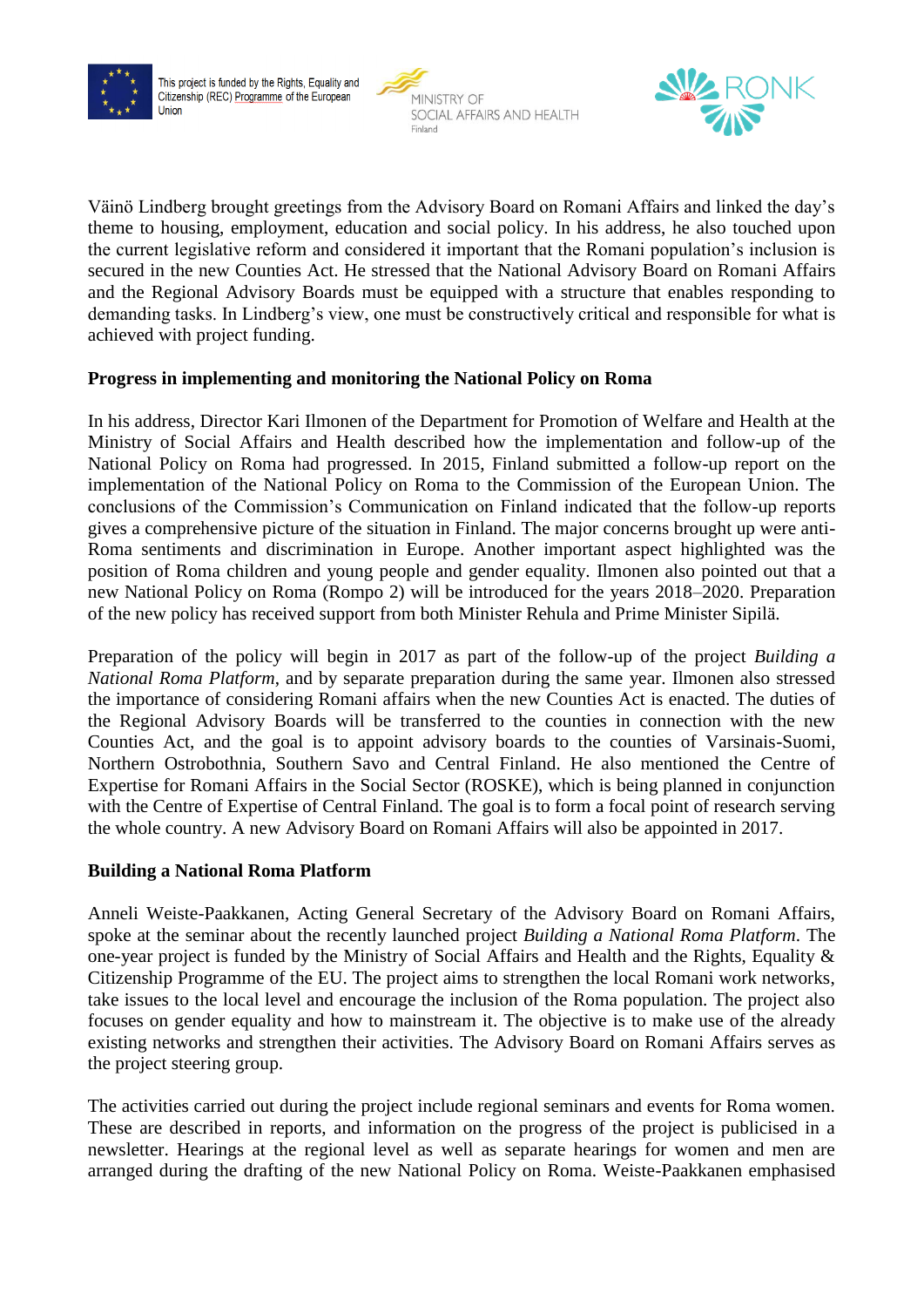





Finland's role as a forerunner country that sets a good example, for instance, from the perspective of organisation work and inclusion of the Roma. The goal is to spread good practices to other countries. Participants at the current meeting hoped that the project reports would clearly show how many participants the activities have reached. They also hoped that the reports would pay attention to the quality of participation.

### **Romani projects in Jyväskylä**

### *Romanit liikkeelle (The Roma on the move) project*

Service Supervisor Kirsi Pelo-Arkko and Instructor Tenho Roth spoke at the seminar about the project *Romanit liikkeelle (The Roma on the move)* of the City of Jyväskylä. The project focused on organising low-threshold physical activity, motivating residents to exercise in their own way and making physical activity part of people's daily life. The aim was to lower the threshold for participation, act within the sphere of the existing services and promote the health and integration of the Roma. The project was initiated by the social welfare services and received a development subsidy from the Ministry of Education and Culture for the years 2012–2014. The Roma population was already included in the planning of the project.

Approximately 100 people expressed interest in participating in the project. After the initial measurements, those participating in the physical activity services were divided into nine age groups for women and men separately. Each group had a designated leader, who played a very important role from the perspective of reaching and encouraging people. The project provided advice on group exercises, and each group was given a weekly exercise time from the existing exercise calendar. Cultural sensitivity was considered at the planning stage. For instance, the various age groups as well as women's and men's groups exercised at different times in different locations. The final participants (63) received group exercise cards and were also encouraged to be physically active on their own. A two-day camp was also organised during the project.

The project enabled a diverse selection of physical activities by providing the opportunity to become acquainted with various sports and by giving resources for exercise equipment. The project reached many people who had never engaged in sports. For many of them, physical activity remained a permanent element of their lifestyle after the project. Both Pelo-Arkko and Roth emphasised the participants' positive and enthusiastic attitude. Knowledge of the culture, close cooperation and the inclusion of the target group in the planning process were considered important. All age groups were taken into account during the project. Roth considered it particularly successful that the activities reached young people in danger of exclusion and created good contact points for them. The project was able both to make the benefits of sports visible for the Roma and to direct the participants' attention to health, physical activity and diet. Pelo-Arkko considered the activation of families with children and young people to be particularly important in the future.

#### **Jyväskylä Roma Youth Association**

Tenho Roth also presented the activities of the Jyväskylä Roma Youth Association (JyväsRoma). In Jyväskylä, the large number of Roma youth and the need for activities were noted in the early 2000s. A Romani working group where both public servants and the Roma together planned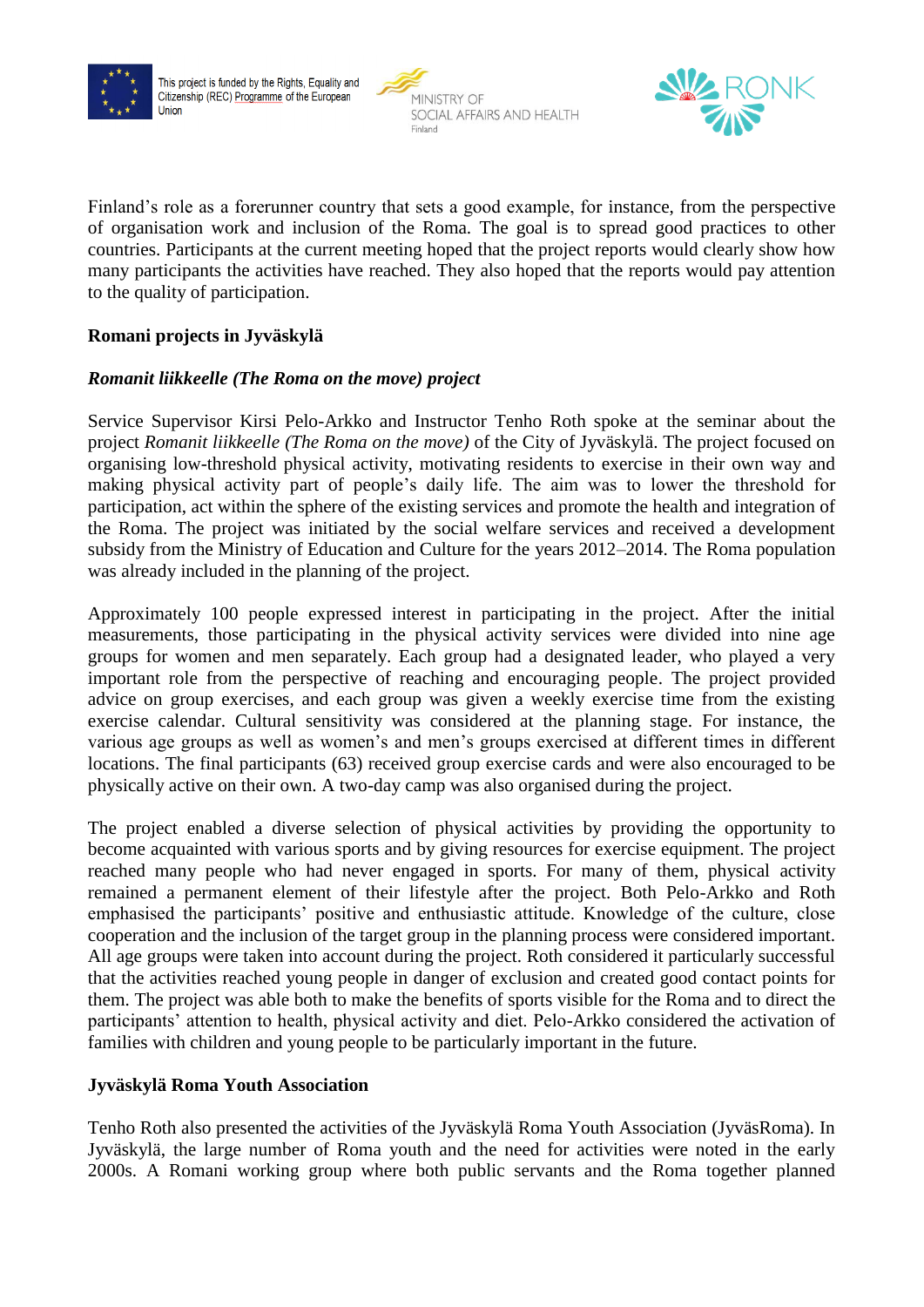





activities was established in 2003. JyväsRoma itself was founded through projects in 2006. Its activities focus on measures to improve the quality of life of Roma youth, support Roma culture and the Finnish Roma identity, and develop the social status of the Roma. For instance, the association provides young people with personal guidance, game evenings and physical activity. It also organises training and information events for parents and implements projects. The project *Siltana huomiseen (Bridge to tomorrow)* has succeeded in supporting youth employment, while the project *Valoa huomiseen (Light for tomorrow)* has focused on Roma youth who need special support. Currently, around 80 young Roma people are involved in the association's activities. The association has been an active player since its inception and serves as a reliable partner in the network of actors. Cooperation bodies include youth clubs, schools, Romani organisations, and employment and business services. Roth considers the support given by the City of Jyväskylä important for the association's activities.

### *Rainer project*

Lecturer Taja Kiiskilä and project worker Kirsi Florin talked about the ongoing *Rainer project* (2015–2018). The project has received funding from the European Social Fund and from the Centre for Economic Development, Transport and the Environment for Central Finland. The project is administered by the City of Jyväskylä and implemented in part by the JAMK University of Applied Sciences and the Central Finland Centre of Excellence on Social Welfare. The project operates throughout Central Finland. It seeks to support the Roma in acquiring an education, learning a trade, finding employment and succeeding at work. The project seeks comprehensive pathways all the way to working life. The target group consists of Roma individuals over 15 years of age and their families, as well as the personnel working in municipal healthcare and social services and educational institutions.

Families have not been considered in a comprehensive manner in earlier projects; for this reason, the *Rainer project* has wanted to invest in this segment. Besides family work, the project carries out group activities. In fact, the combination of family work and group activities has been found to be particularly successful. Young people have given positive feedback on the group activities and the participation rate has been high.

The project also provides support for young people after they have received a study place. Experience has shown that, in the case of young Roma people, practical affairs go smoothly but challenges may arise in theoretical education. The project aims to provide support for these difficult areas, for instance by providing remedial teaching in the segment of theoretical education. Another topic raised in the presentation was the teaching of the Romani language. The fact that the language studies are currently organised after the schoolday is seen as a challenge in this segment. This lengthens schooldays, which makes it more difficult for children and young people to be committed to the education.

The seminar audience was interested in hearing how contacts with other actors had been forged and what the reception had been like. Florin told that training had been provided for various bodies. Also, a visit to *"Ohjaamo"* a one-stop guidance centre, had been made together with young people. The reception has been good, which is in part attributable to earlier long-standing cooperation relations with actors in the field.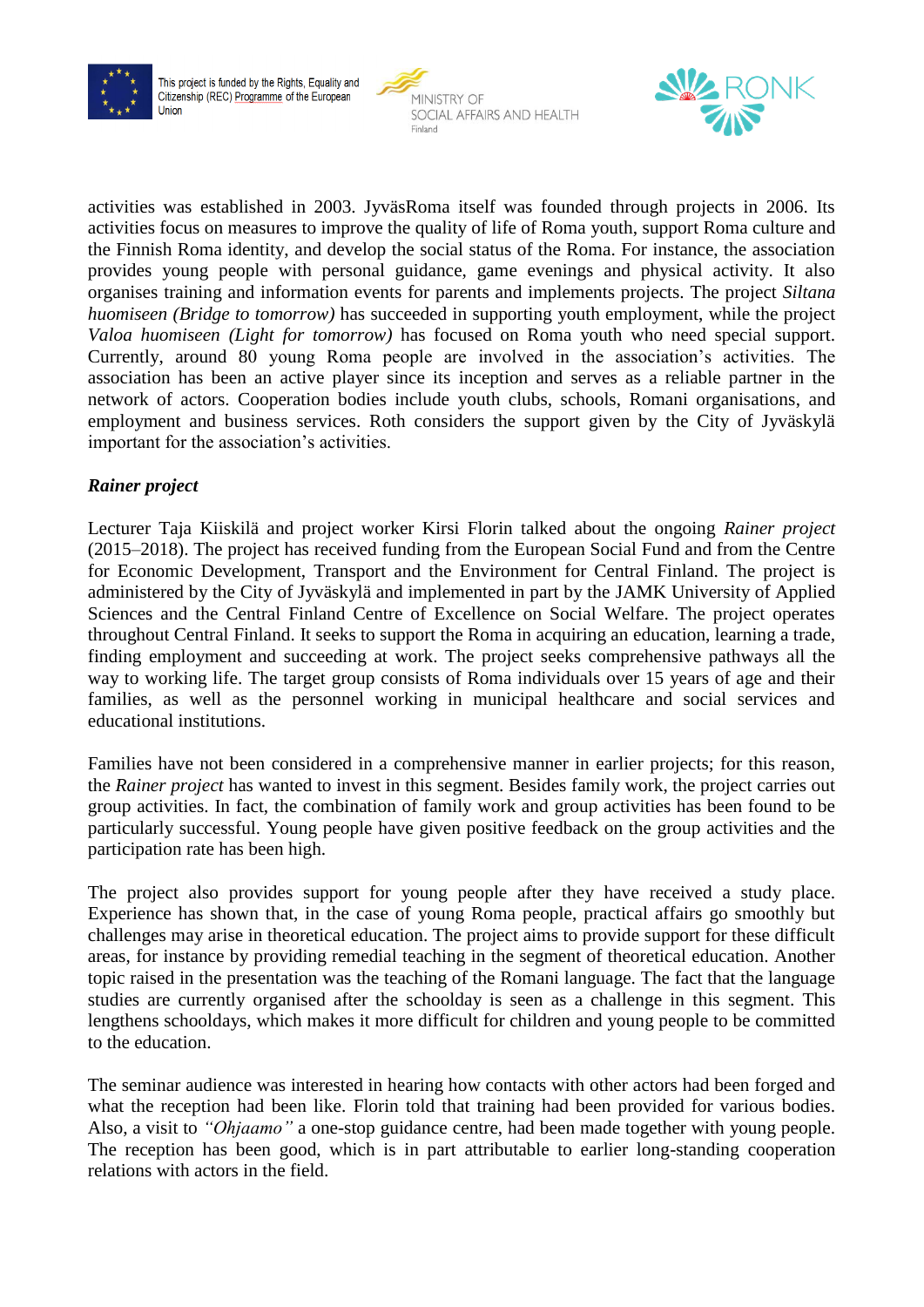

This project is funded by the Rights, Equality and Citizenship (REC) Programme of the European Union



Ĭ.



#### **Romani work in services to older people**

Practical nurse Riitta Roth, in her address, described her work in the services for older people provided by the City of Jyväskylä. When the working model was being started, people's situations were charted in order to create a basis for planning how they could be supported in daily life. All of Roth's clients are of the Romani background, and she said that she had achieved good, confidential relations with her clients. Her work duties include advice, service, listening, going out together and home help duties. Roth also cooperates with a social worker and surveys the need for support among her clients. In her work, Roth is helped by a male assistant in cases when she cannot go to the home of a male client for cultural reasons. Roth also gives presentations to various audiences and increases the social and healthcare authorities' knowledge of the Romani culture. She hopes that a similar operating model would also be taken into use more widely.

# **Themes linked with wellbeing, health and physical activity**

#### **Address of the National Institute for Health and Welfare**

Noora Ristiluoma, a researcher at the National Institute for Health and Welfare, talked about the promotion of health, nutrition and physical activity and the National Roma Wellbeing Study (*Roosa*) implemented as part of the project *Nevo tiija (New Era* ESF project). The study is carried out and supervised by the National Institute for Health and Welfare. Ristiluoma began her address by telling about the history and diversity of health promotion. She stressed that the individual plays a key role from the perspective of health. One's own choices have a great impact, and so information is needed as the basis for choices. In addition, for example heredity, family, the community, culture, the environment and various recommendations affect health. Ristiluoma also spoke in greater detail about the effects of food and exercise on health and about current recommendations in these areas. The National Roma Wellbeing Study is a joint study implemented with other projects of the National Institute for Health and Welfare. Its aim is to collect up-to-date information on the wellbeing, health, functional capacity and working ability of the Roma population and the use of services. The research project is funded by the European Social Fund. The goal is, on the basis of the research data collected, to promote the wellbeing of the Roma population. The study supports the monitoring and development of the National Policy on Roma. The results can also be utilised in the work of healthcare and social services professionals. The intention is to collect the study material in nationally selected localities between spring 2017 and spring 2018. The material is collected by trained research nurses and research assistants working together in pairs, and the participants are recruited on a voluntary basis. The objective is to get a total of one thousand interviewees for the study. The survey is carried out according to the same scheme as in previous corresponding studies. The data are collected by means of interviews and health examinations. The interviewees are asked several questions about various areas of wellbeing, their blood pressure and waist circumference are measured and a test of functional capacity is performed.

The study on wellbeing aroused much discussion at the event. Questions were asked about how the Roma population is taking part in implementing the study. The response by the National Institute for Health and Welfare was that the Roma population had been involved in the study's pilot phase and that its implementation will be monitored by a steering group consisting of Roma, who will also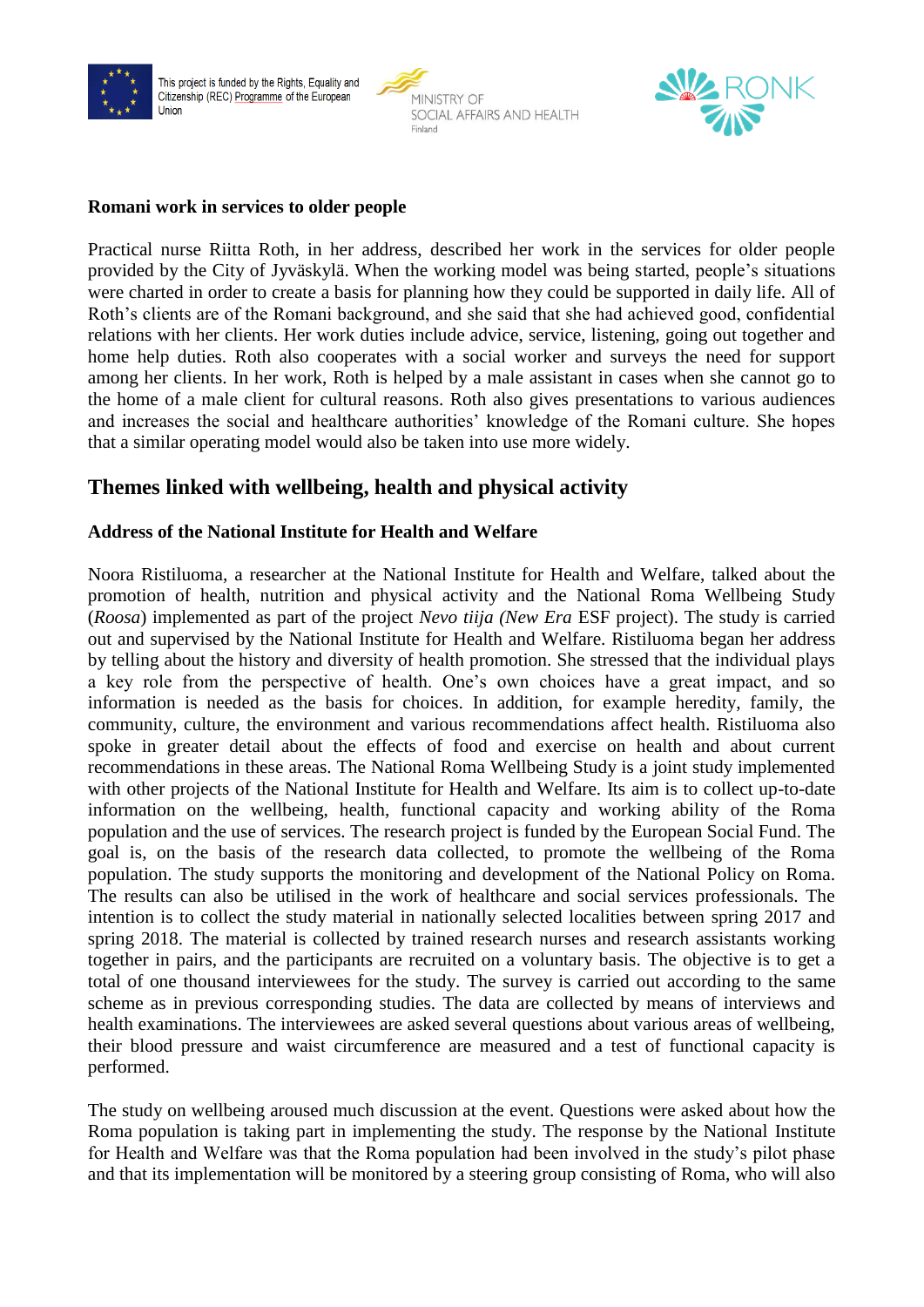





participate in analysing the results. Some comments questioned the need for a study focusing exclusively on the wellbeing of the Roma population. The National Institute for Health and Welfare noted that focused information is needed to support the development of Roma policy and measures. Independent research data is less dangerous than claims expressed without a base in research. Also received from the audience were comments where research was seen as having the potential to exert a positive influence on the wellbeing and health of the Roma population. The comments also raised concerns about whether the material of a thousand people is comprehensive and whether a voluntary recruitment of participants can cause skewing of the data in one direction or another.

An important point of view brought out was that the ethical discussion held in the background of the study should be brought out openly and that the research process should take account of the equality policy discussion. Together the conclusion was reached that discussion of the research project must be continued further and the Roma population's concern should be made known to the National Institute for Health and Welfare.

# *Mieli liikkuu (The mind and movement)*

The address of Dr Marja-Liisa Kinnunen dealt with the effects of cognitive factors on the capability of movement. An adequate capability of movement is a prerequisite for a good ability to function and, with ageing, the importance of cognitive resources in maintaining the capability of movement is emphasised further. Kinnunen stressed that cognitive abilities can be influenced and, besides movement, intellectual exercises, image exercises, and combination exercises are important. Exercises of the mind compensate age-related brain changes. Kinnunen emphasised that although exercising already at a young age is important, it is never too late to start. By exercising the mind, both rehabilitative and preventative work can be done. The capability of movement is influenced by various exercise habits, hobbies and life situations. However, Kinnunen highlighted that human beings are created to be on the move and everyone can find a suitable alternative from among the various forms of physical exercise.

### **Wellbeing from music**

Mertsi Lindgren, Regional artist of Arts Promotion Centre Finland, works with cultural diversity and discussed the effect of music on human wellbeing. In his work, he starts and manages several projects together with those implementing them. This year, he is involved in organising events, among others, in Rovaniemi and Turku. Much research has been done on the effects of music on wellbeing. The benefits of music include lifting spirits, alleviating stress, invigorating or calming one's feelings, improving concentration and strengthening social bonds. According to studies, music always affects the listener and the effects of music can be seen in a large part of the brain. The effects usually occur in emotions. One's favourite music has been shown to have diverse effects on many aspects of health, such as cases of stroke and memory disorder. Music also alleviates pain, anxiety, depression and loneliness. Lindgren both started and ended his address with music.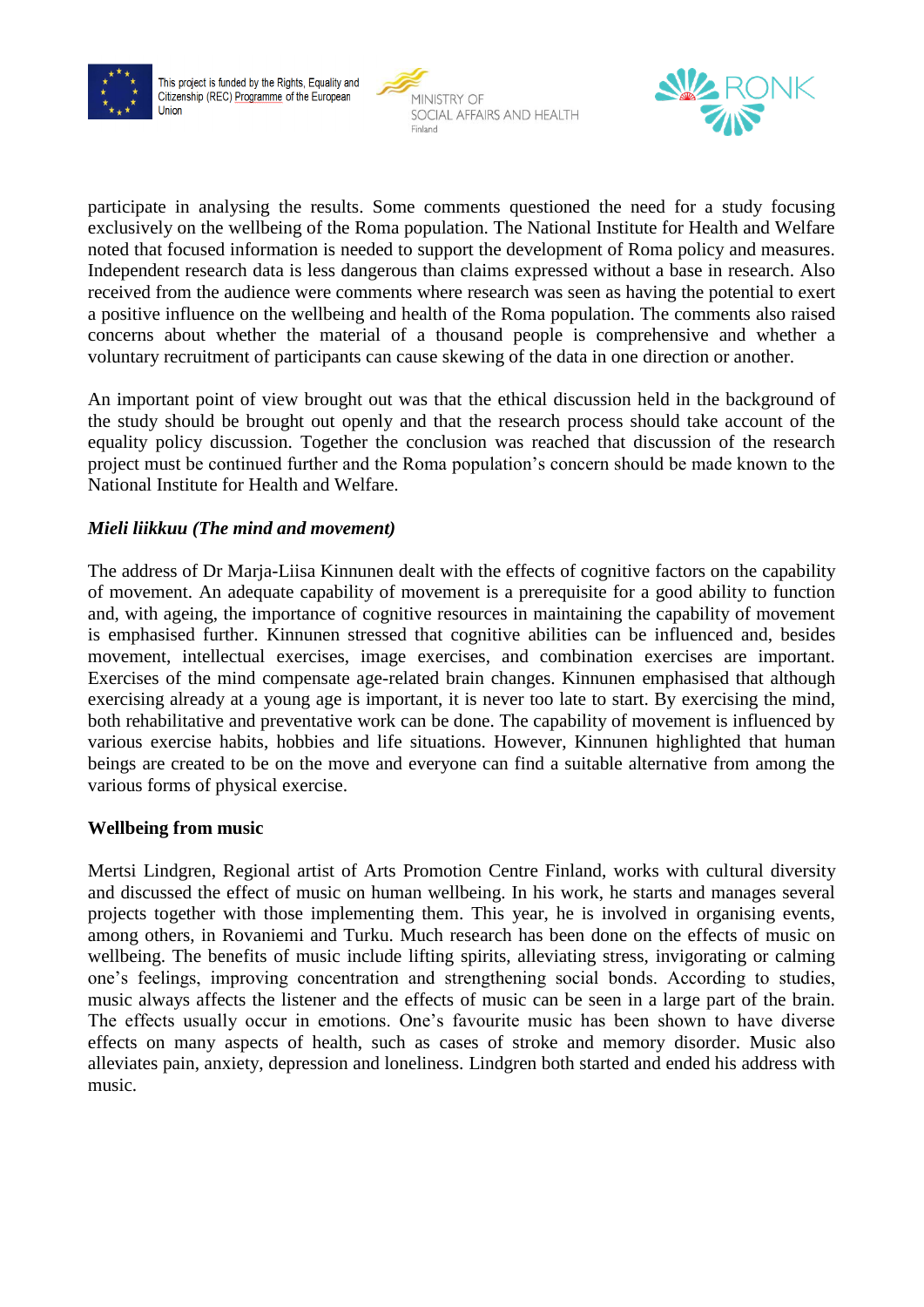

This project is funded by the Rights, Equality and Citizenship (REC) Programme of the European Union





#### **Address of the Finnish National Agency for Education**

Satu Blomerus and Susanna Rajala presented the results of the review entitled *A review of the educational backgrounds of adult Roma*, published in 2016, and the proposals for action therein. The survey of the Finnish National Board of Education was prepared by the Finnish National Board of Education's Roma Education Group and an array of stakeholders, experts and actors from Roma organisations. Data collection was carried out through four questionnaires, involving a total of 327 respondents. The Roma network was a great help in obtaining responses. A central consideration arising from the review findings was the need for information and individualised support. In answer to the need for information, the Finnish National Agency for Education is planning to publish material on the internet and produce an information packet that can be circulated among different localities. Blomerus emphasised that theory alone does not carry forward, that concrete measures are needed. The *Amigo* mentoring project for managing studies and daily life, developed by the Helsinki Deaconess Institute, was presented as a good practice. The Finnish National Agency for Education launched negotiations on mentoring cooperation with the *Amigo* project in autumn 2016. The need for content support in studies also came up very strongly in the review; a clinic-style support model has been considered as a solution. The review brought out that current measures do not reach the most excluded young people. The address highlighted that it would be important to get these young people into the sphere of education. Rajala stressed that there should be a channel enabling Roma young people to attend upper secondary school so that the number of academically educated Roma could be increased, as this would broaden their impact on society. The review also noted teachers' need for information about Roma affairs, especially in the context of upper secondary school. In addition to these themes, interest in entrepreneurship rose strongly to the fore from the material.

An important observation was that, on the vocational side, the Roma study different fields with great diversity. However, both Roma representatives and school representatives pointed out that it is very difficult for Roma students to find study-related work placements. Good cooperation is needed within the Finnish National Agency for Education so that vocational education experts can bring the matter forward. The material also strongly highlighted the need for cooperation and networking. The Finnish National Agency for Education will meet with Roma organisations in the near future, and measures will be planned together. In concluding the address, Rajala pointed out an important consideration that emerged on the part of both the Roma and educational institutions: the Roma seem to have a very positive attitude towards education. Half of the respondents hoped they would still be able to study something during their lifetime, and 85% of the respondents considered the trend of Roma education to be good.

### *Opin portailla Pohjois-Pohjanmaalla project (On the steps to learning in Northern Ostrobothnia)*

Project Manager Sari Vilminko told about the project *On the steps to learning in Northern Ostrobothnia,* implemented by the Diaconia University of Applied Sciences, the Oulu Diakonia College and the Oulu Vocational College. The project is carried out in cooperation with the immigrant and Roma organisations and communities of the area. The aim is to open and streamline education pathways for immigrant and Roma young people. The target group includes young people and those in or who have completed secondary education, and people working with them. The seven key measure are outreach work, mentoring, café activities, establishing a support structure for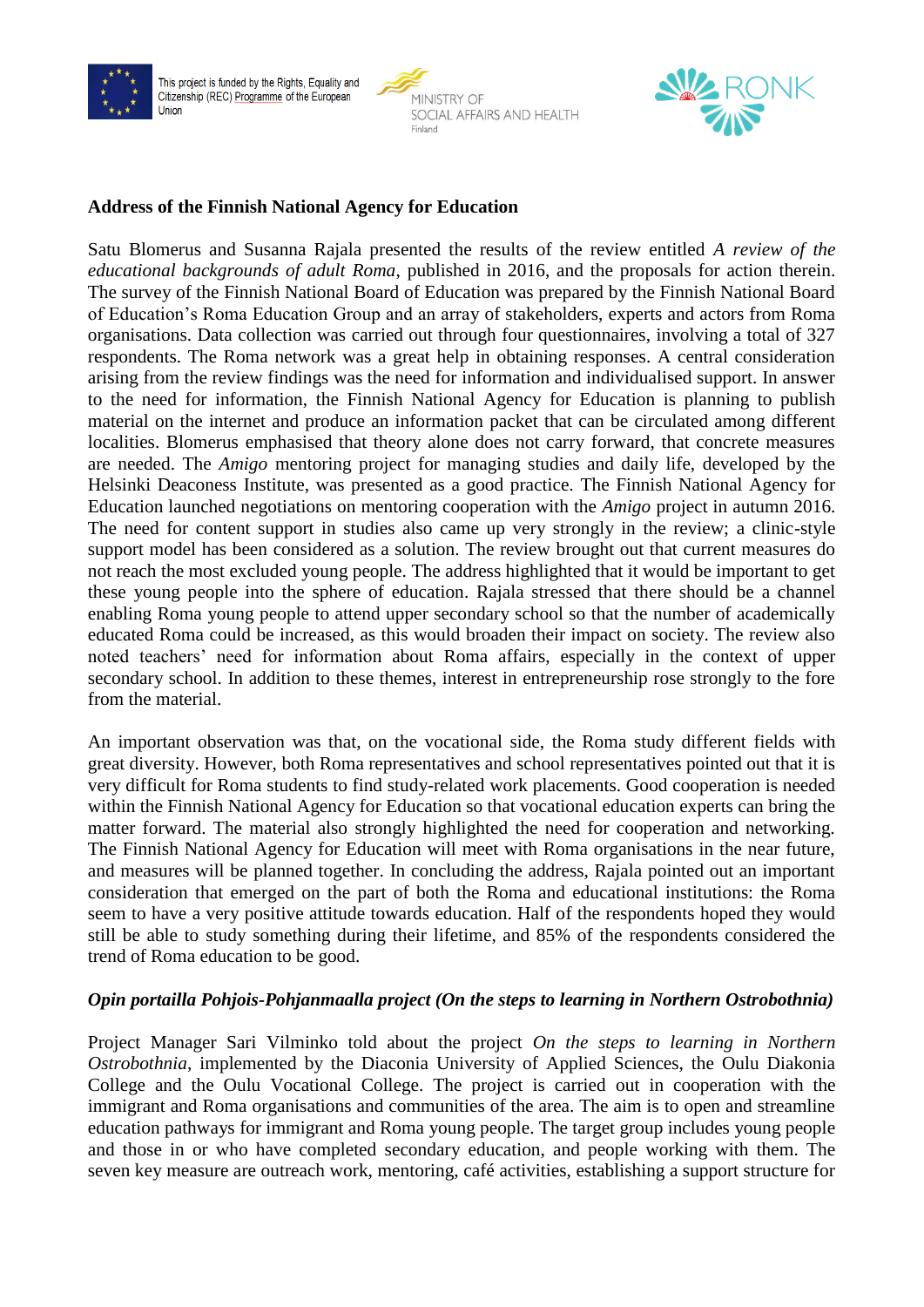





the articulation phase of secondary education and the university of applied sciences, making selection practices at the university of applied sciences accessible and non-discriminatory, training for guidance and teaching staff, and spreading the model as well as creating a cooperation and expert network.

At the beginning of the project, it was important to reach the target group. A project worker with a Romani background played a key role in this. In the Oulu region, more than 20 people interested in further training were reached. At this stage, three of them have continued vocational studies, one of them at the university of applied sciences. Workshop support activities have been conducted for nursing students of immigrant background who started their studies in 2016; good experiences of this have been obtained. The project seeks to cooperate with sister projects, and thought is given to introducing the outcome for more widespread practice. Two theses and articles are also linked with the project. A comment from the audience proposed that the project should be presented at next *Kuntamarkkinat*, the annual municipal fair.

### **Romano Missio project** *Muutoksen vuoro (Time for Change)*

In their address, Project Manager Jenny Penna, Service Counsellor and Coordinator Tuula Blomerus and Service Counsellor Senja Valentin presented the project *Time for Change,* managed Romano Missio and funded by Finland's Slot Machine Association (RAY). The project got its beginnings from practical needs and wishes. Prison staff have experienced that they lack the readiness to encounter prisoners with a Romani background, and existing support models have not been able to meet the needs of Romani women. During the project *Women's Turn* (2010–2014), Roma women in prison and prison staff were interviewed. Information on what kind of support is needed was obtained in this way. The project *Time for Change* (2015–2016), a continuation of the project *Women's Turn,* employs a total of five people. The project also has a male employee, who plans corresponding activities for men. There are project activities in Vanaja, Hämeenlinna, Turku, Pelso and Kestilä prisons. The aim is to build a support pathway extending from prison to release, empower and support women, and break the circle of crime. Support work is carried out as individual work and group activity. A group activity model, *Voiva*, has been developed. The project also includes peer support activities. Activities in

prisons in the north differ in that they have only one to three Romani women, in which case the work is individual-oriented. Romano Missio works as a bridge between the prison and Romani with a criminal background, as the workers who themselves have a Romani background are able to understand the world from which the women have come to prison. The activities also create trust and awareness of the services provided by society. In Blomerus' words, "the threshold is lowered" for the women. In addition, the project organises consultations with prison staff and provides training for future guards. Both a change of attitude and bidirectional integration have taken place in prison and, according to Blomerus, cooperation is fruitful. The feedback received from prison staff has also been very positive.

The listeners asked whether any numerical data about the project's activities were available. Blomerus replied that the project *Women's Turn* had about 500 contacts. The audience was also interested in the role of preventative work. At present, the project does not carry out direct preventative work. However, a continuum where preventative work is also taken into account is in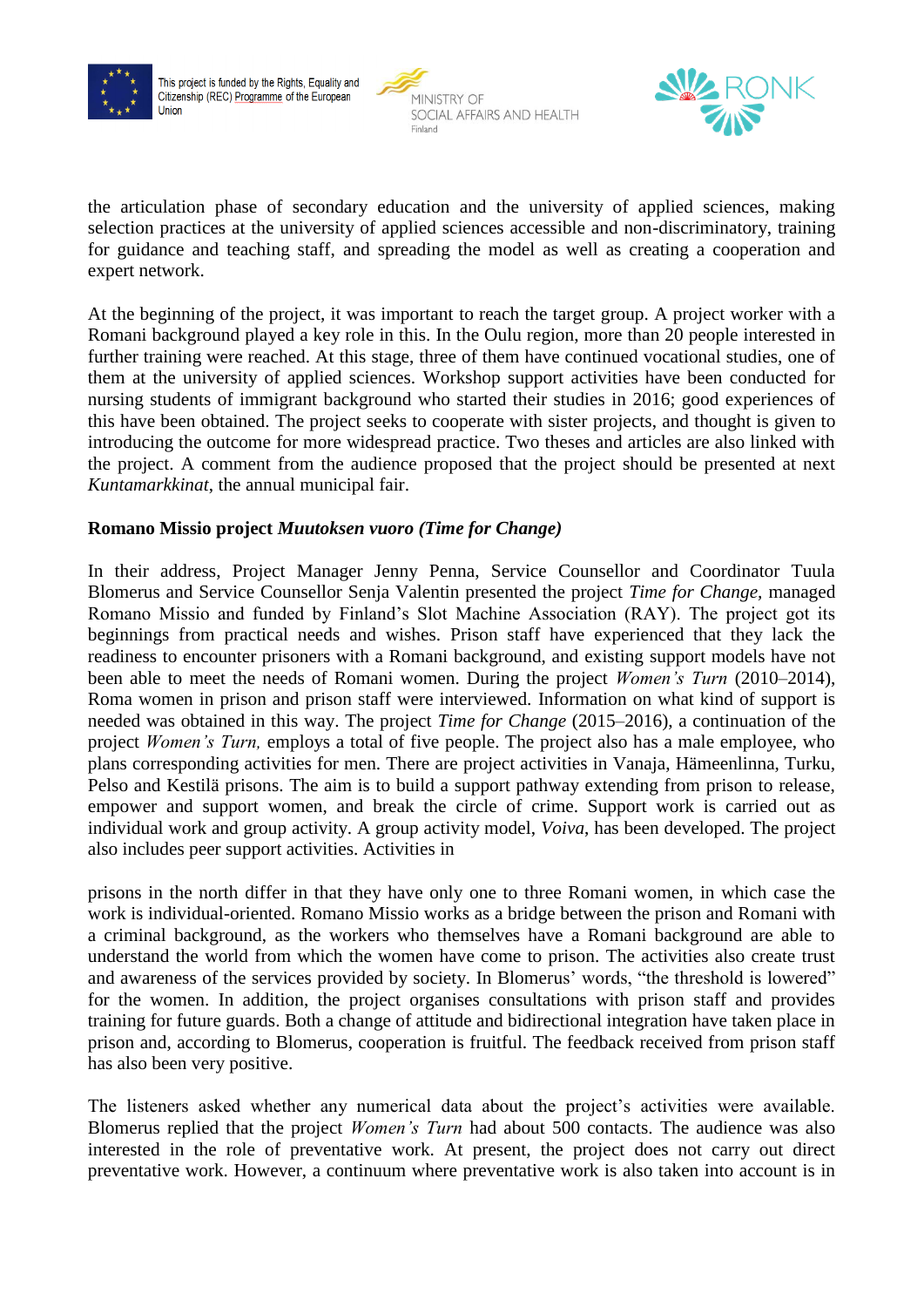





the pipeline. In the future, Romano Missio will continue working in prisons and additional support staff will be trained. Under development is a physical place where women in the Helsinki metropolitan area can meet and receive support.

### **National Roma projects of Finland and their subprojects**

Sari Hammar works as coordinator of the project *Tsetanes naal – Koulutuspoluilla (Forwards together – on educational pathways*). At the meeting she told about the content and implementation of the project. The national project is funded by the European Social Fund and will run in 2016– 2018. Hammar emphasised that the project has a great responsibility because it has received sizable resources for its implementation. The project has therefore been prepared for a long time and on a broad basis. The project *Tsetanes naal (Forwards together – on educational pathways*) is realised in cooperation with the project *Nevo tiija (New Era* ESF project), but the two projects will be kept separate for administrative reasons. Each project also has partial implementers with their own, separate paid workers and budgets.

The aim of the project is to promote the equality, opportunities for participation and wellbeing of Finland's Roma population. The main objective is that through education, Roma people will be involved in society and working life to an increasing extent. During the project, work is done individually with young people and adults who need support on their educational pathways. The project also offers teachers, instructors, authorities and decision-makers the opportunity to increase their knowledge of issues pertaining to Roma culture and education of Romani people. The aim is also to strengthen cooperation between different actors. The Diaconia University of Applied Sciences coordinates the project and is responsible for its reporting. Partial implementers are the National Roma Forum of Finland, the cities of Helsinki, Tampere and Salo, the Helsinki Deaconess Institute, the Church Training College, the Otava Folk High School and the association KRIS Etelä-Suomi ry.

Mertsi Ärling acts as coordinator for the *Nevo tiija* – *New Era* ESF project. The project is funded by the European Social Fund and its main objective is employment of the Romani population. Underlying the project are the measures set out by the National Policy on Roma (2013) and the challenges that have arisen in various hearings. The main target group is the Roma population of Finland and, in particular, the Roma who are outside working life and education. In addition, the target group includes labour, health and social services personnel and the labour market. The indirect target group is made up of Roma organisations, the media, decision-makers and Finnish society. The aim is to improve the working ability and functional capacity of Roma people and to promote their opportunities in working life. Through this, the goal is to increase the equality, inclusion and wellbeing of the Roma. Ärling considers it essential to carry out extensive cooperation with different actors. It is important for the project to become rooted as part of practice and to benefit people at grassroots level. Partial implementers are the National Roma Forum of Finland, ViaDia, the Helsinki Deaconess Institute, the Oulu Deaconess Institute, the National Institute for Health and Welfare and the cities of Helsinki, Kuopio and Vantaa. A question from the audience inquired how a person in need of help with employment can receive support from the project. Ärling encouraged the person to contact him, after which he would coordinate the matter with the nearest actor or alternatively would help the person himself. With regard to each project, it was commented that it would be very important to spread the information extensively, as these are